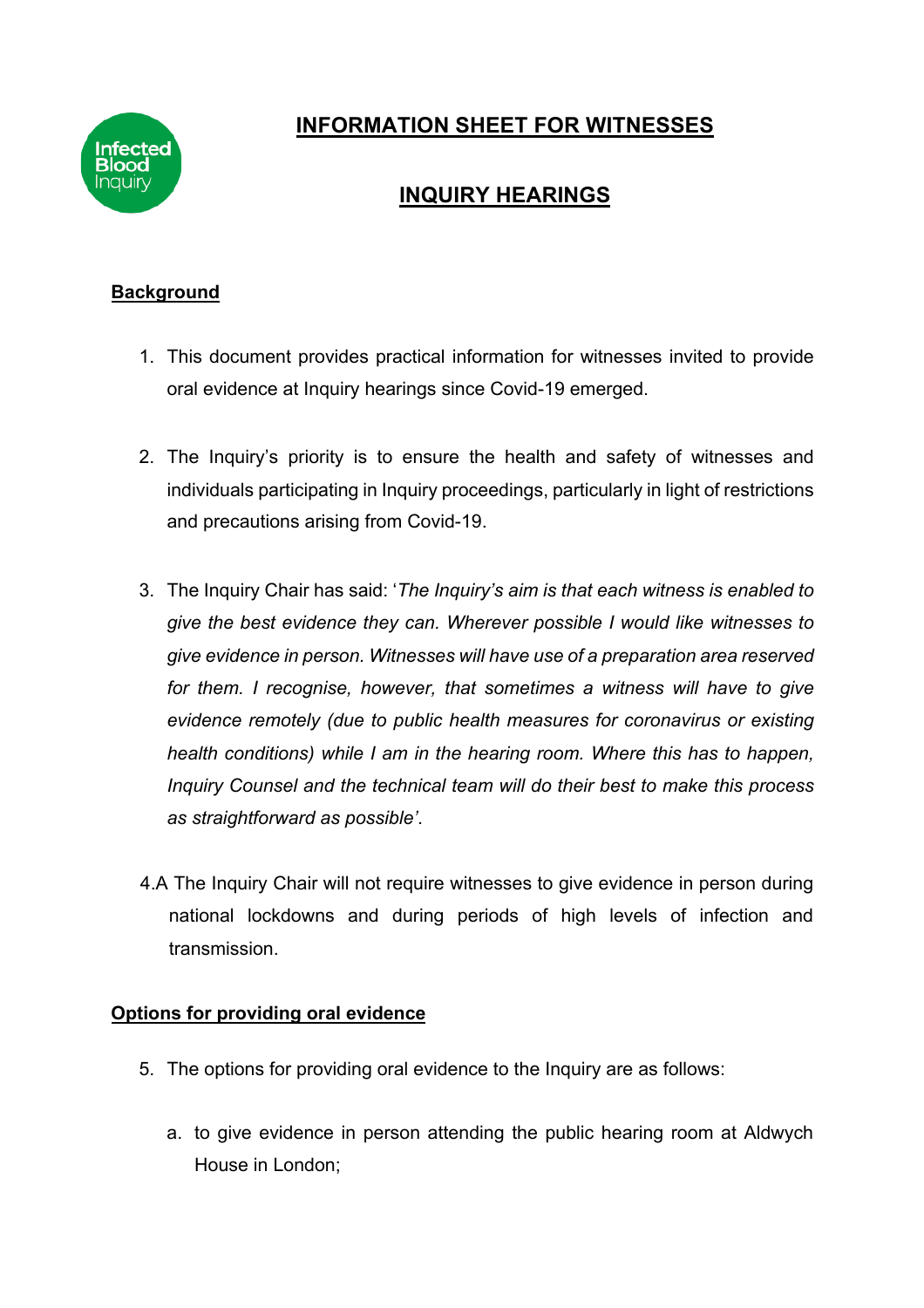- b. to give evidence remotely from a location convenient to the witness; or
- c. to give evidence remotely from the witness's home.
- 6. When Government guidance and public health considerations allow public hearings to take place in Aldwych House, the intention is that in addition to the Inquiry Chair, Counsel to the Inquiry, the witness - with his or her legal team and personal supporters if they wish - and the essential technical team and recognised legal representatives of core participants, we will also be able to accommodate small numbers of pre-registered participants and journalists safely in the hearing room. The Inquiry team will ensure there is social distancing, use of face coverings<sup>1</sup> and lateral flow testing, ventilation<sup>2</sup>, and enhanced cleaning throughout the proceedings and is confident that witnesses who give evidence in person will be able to do so safely.
- 7. Witnesses are encouraged to give evidence in person where possible except during national lockdowns. A witness wishing to give evidence remotely should notify the Inquiry and explain why, so that such requests can be properly considered. Where the Chair agrees that the witness may give evidence remotely, the Inquiry will seek to make arrangements at a venue convenient to the witness (such as a local hotel) where feasible. This will allow the Inquiry team to provide the necessary technical support and assistance with documentation referred to by counsel or by the witness and avoid intruding into the witness's home.
- 8. The Inquiry recognises that the age and health concerns of some witnesses may mean that they will only be able to give evidence remotely from their own home. In these circumstances the Inquiry will provide assistance including IT, technical support, and the provision of relevant documents, on a case by case basis.

<sup>1</sup> FFP2/3 or equivalent masks are to be worn during periods of high levels of infection and transmission to reduce the risk of transmission.

 $2$  The ventilation systems in Aldwych House run with 100% external air intake and there is no recirculation of internal air. In addition, the hearing room windows will be opened during lunch breaks.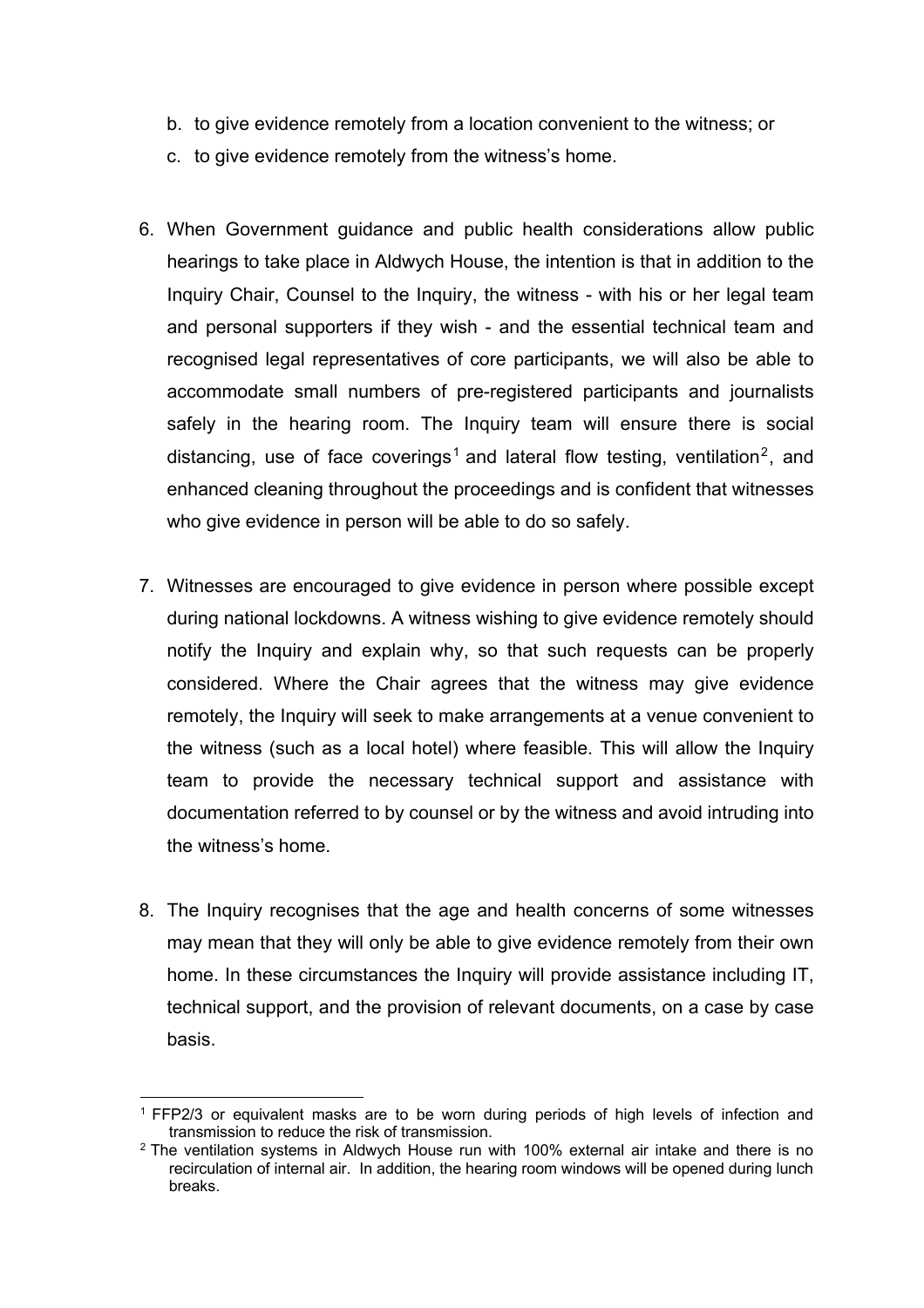9. Where a witness gives evidence remotely, it is anticipated that a member of the Inquiry team will be nearby if required, to ensure that matters proceed as smoothly as they can.

### **Support for witnesses**

- 10.The Chair has wide discretion to put in place measures to support witnesses in providing their best evidence to the Inquiry.
- 11.The Inquiry team will discuss arrangements with the witness and/or their legal representative in advance, including any particular issues arising from the witness's circumstances on a case by case basis (such as shorter hearing days, or more regular breaks).
- 12.The following measures are available to all witnesses giving oral evidence to the Inquiry:
	- a. All witnesses giving oral evidence will have the opportunity to have a meeting with Counsel to the Inquiry before they give their evidence.
	- b. It is possible for a friend or relative to sit with the witness as personal support (but in a non-speaking role), while the witness gives their oral evidence.
	- c. Regular breaks will be built into the hearing timetable, and all witnesses can request a break if they require it.
	- d. Confidential psychological support will be available at the hearings by the Inquiry's British Red Cross team for any witness who would like to speak to them. Telephone support can also be accessed on 0800 458 9473 and 0203 417 0280.

#### *Giving evidence at Aldwych House*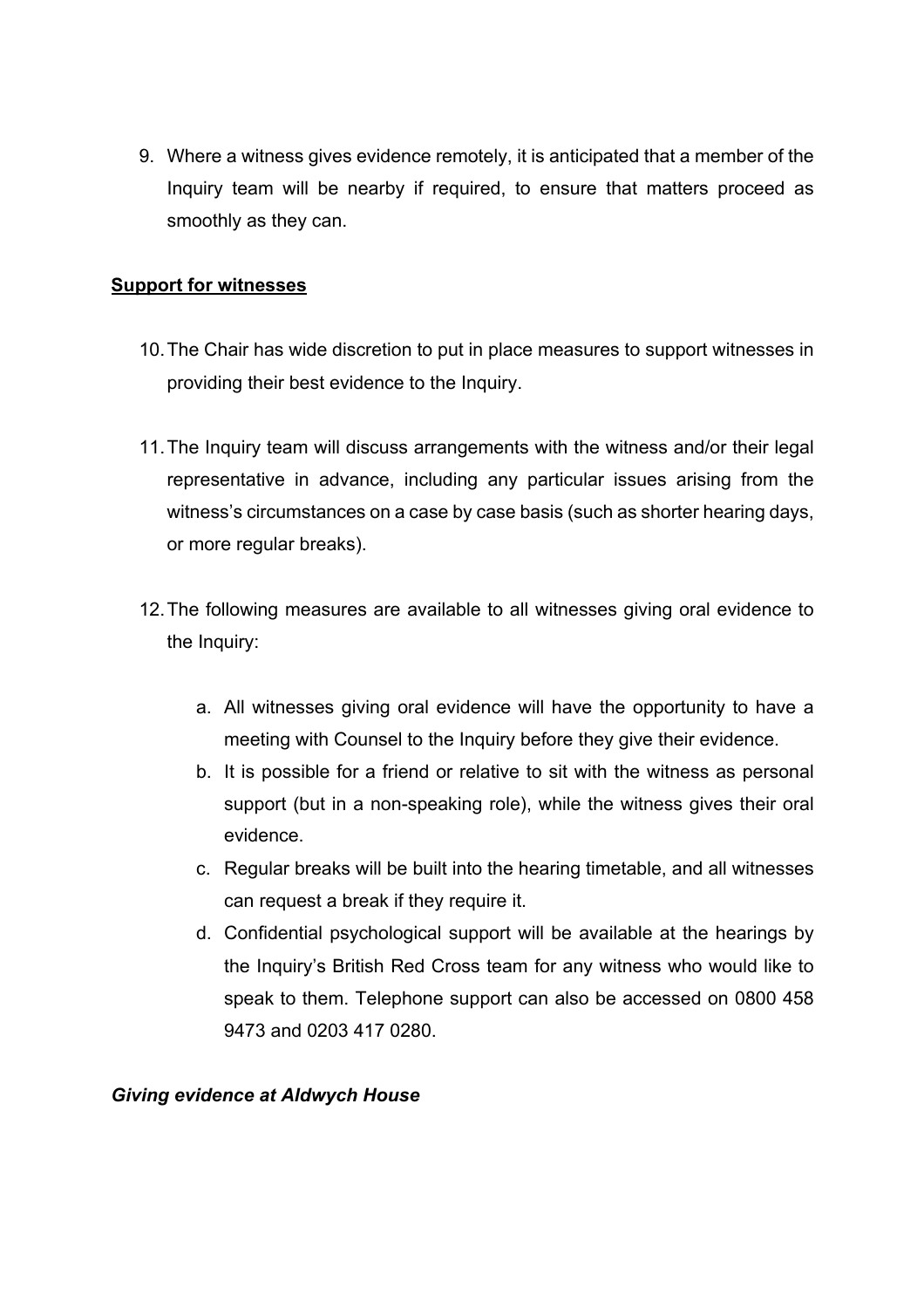- 13. The following measures are available to witnesses giving oral evidence at Aldwych House:
	- a. Witnesses will have the opportunity to visit the hearing room before they give their evidence.
	- b. Witnesses will have use of a separate lounge reserved for people giving evidence that day, which is not accessible from the public areas of the building. The only people permitted to have access to the lounge will be the witnesses for that day and those they wish to join them, such as companions and legal representatives, and any member of inquiry staff who is to act as liaison, but then only on the occasions and only for so long as this is necessary.
	- c. Tea and coffee will be available throughout the day, and sandwiches will be provided at lunchtime.
	- d. Social distancing will be maintained in all Inquiry spaces.
	- e. Those with mobility issues should be assured that these will not affect access. Secure parking is available nearby by prior arrangement.
	- f. The Inquiry will provide hearing loops to witnesses who are hearing impaired to use while they are giving evidence.
	- g. The Inquiry team has a dedicated security team during the hearings.

## *Giving evidence remotely*

- 14. The following measures are available to witnesses giving oral evidence remotely:
	- a. The Inquiry will provide technological support and IT equipment where necessary, so that the witness can give their evidence remotely.
	- b. The Inquiry will ensure that tests of the video link are done in advance of the witness giving evidence.
	- c. Digital and/or hard copy documents to be raised with the witness during their evidence will be provided.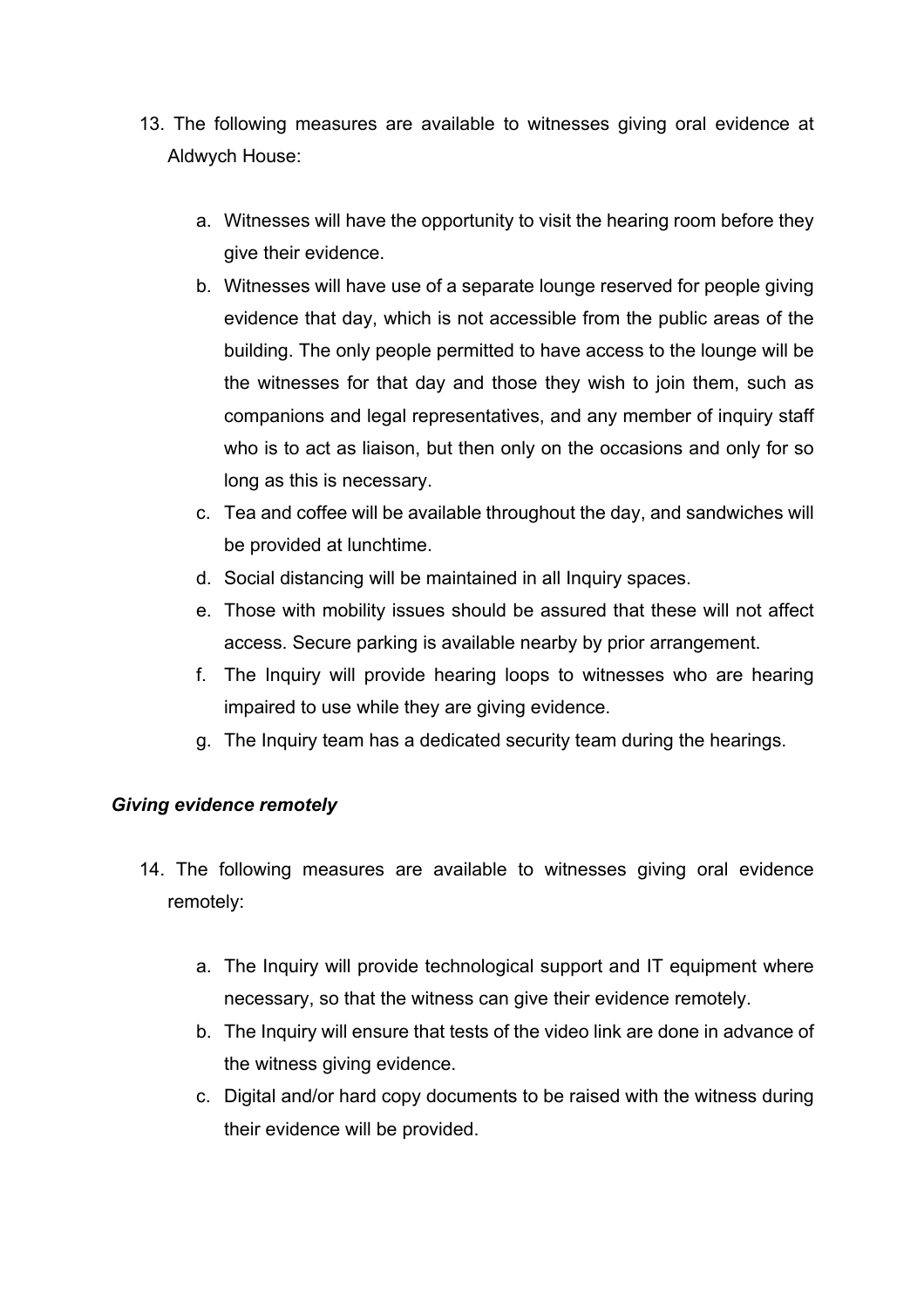d. The witness will have the opportunity to have a meeting with Counsel to the Inquiry before they give their evidence, just as in the case of a witness giving evidence at Aldwych House, but the meeting will in this case be remote.

#### **Importance of hearing oral evidence of witnesses**

- 15.The Inquiry is under a statutory duty to inquire into the matters set out in the Inquiry's Terms of Reference.
- 16.The Chair has powers under the Inquiries Act 2005 ('the Act') to require that a person attends at a particular time and place to give evidence to the Inquiry, by issuing a notice under section 21 of the Act.
- 17.Any person who receives a notice under section 21 of the Act may claim that he or she is unable to comply with the notice or that it is not reasonable in all the circumstances to require compliance with the notice. The Chair will determine the claim, and may decide to revoke or vary the notice (see section 21(4) of the Act).
- 18.In a small number of cases the Inquiry has accepted that a person with relevant evidence is not able to provide a written statement and/or oral evidence at an Inquiry hearing because of significant ill health which actually affects their ability to give evidence. However, for the Inquiry Chair to reach such a finding it requires a proper evidential basis such as a medical report from a treating clinician who is qualified to speak about the witness's health condition.
- 19.Ordinarily, the Inquiry will request information on the witness's current medical condition, the length of time that the witness has suffered from the condition, information on whether the witness might recover and in what timeframe, and the reason the medical condition prevents engagement with the Inquiry in the form of providing a statement and/or oral evidence at an Inquiry hearing (these two requiring separate consideration).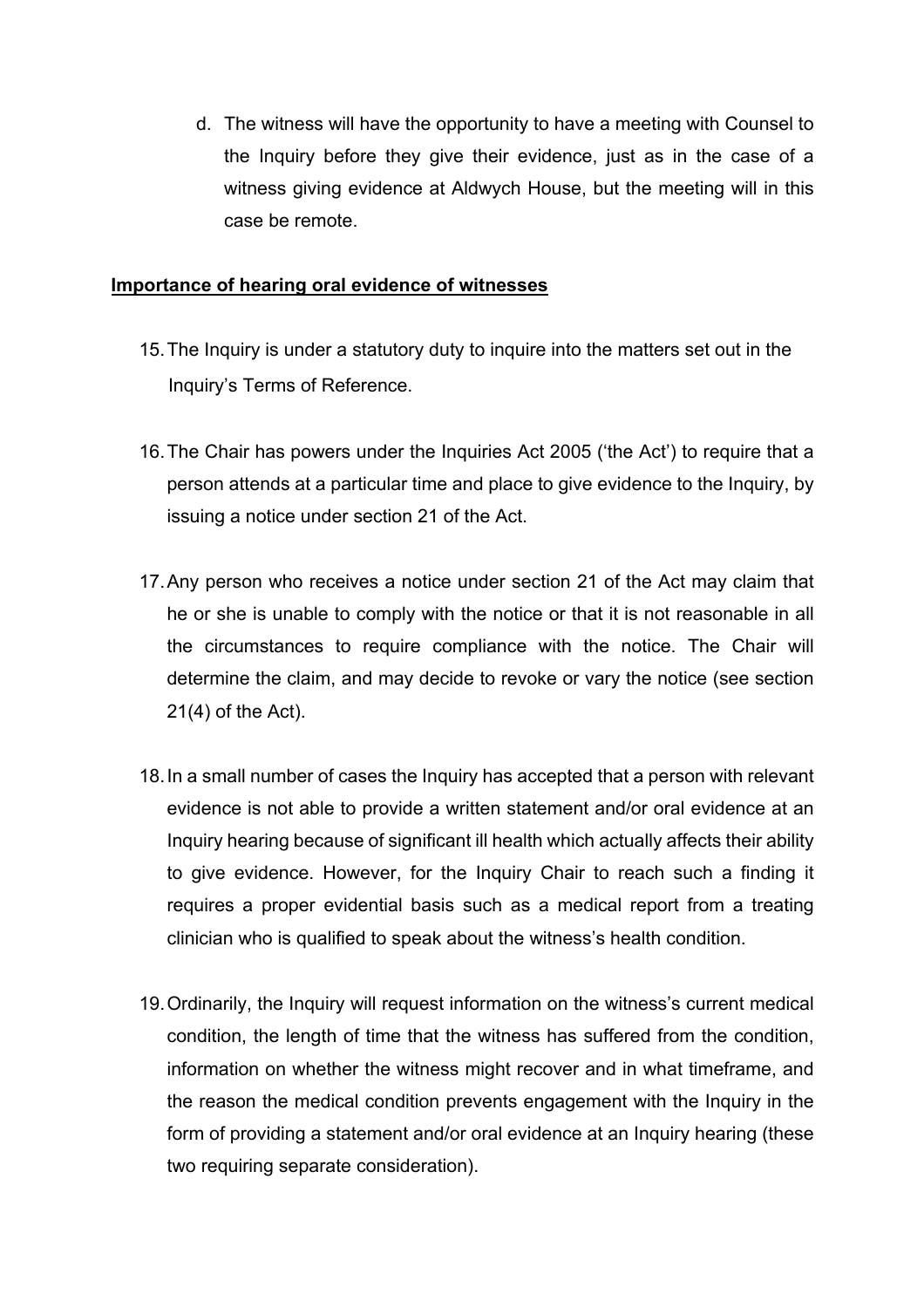20.The Inquiry reserves the right to appoint a medical consultant to give a transparent and independent review of the constraints imposed by a witness's medical conditions in each individual case.

#### **Public access to Inquiry proceedings and information**

- 21.Section 18 of the Inquiries Act 2005 requires the Chair to take such steps as he considers reasonable to enable members of the public and media to attend the Inquiry (or to see a simultaneous transmission of the Inquiry proceedings) and to obtain or view a record of evidence and documents given, produced or provided to the Inquiry.
- 22.Written statements of witnesses will be disclosed to Core Participants in advance of the witness giving oral evidence. Statements will be published on the Inquiry's website shortly before the witness gives oral evidence. The video of each hearing will also be published on the Inquiry website.
- 23.Anyone attending the Inquiry's proceedings in Aldwych House, whether press or individual, will not be permitted to film or take pictures within the hearing room.

#### **Additional information**

- 24.Evidence will be given under oath or affirmation.
- 25.In the vast majority of cases, witnesses will be asked questions by Counsel to the Inquiry and, on occasion, the Inquiry Chair. If the witness is represented, the Inquiry Chair may permit the witness's legal representative to ask some further questions at the conclusion of questioning by Counsel to the Inquiry. Further information is available in the Inquiry's Statement of Approach questioning of witnesses.